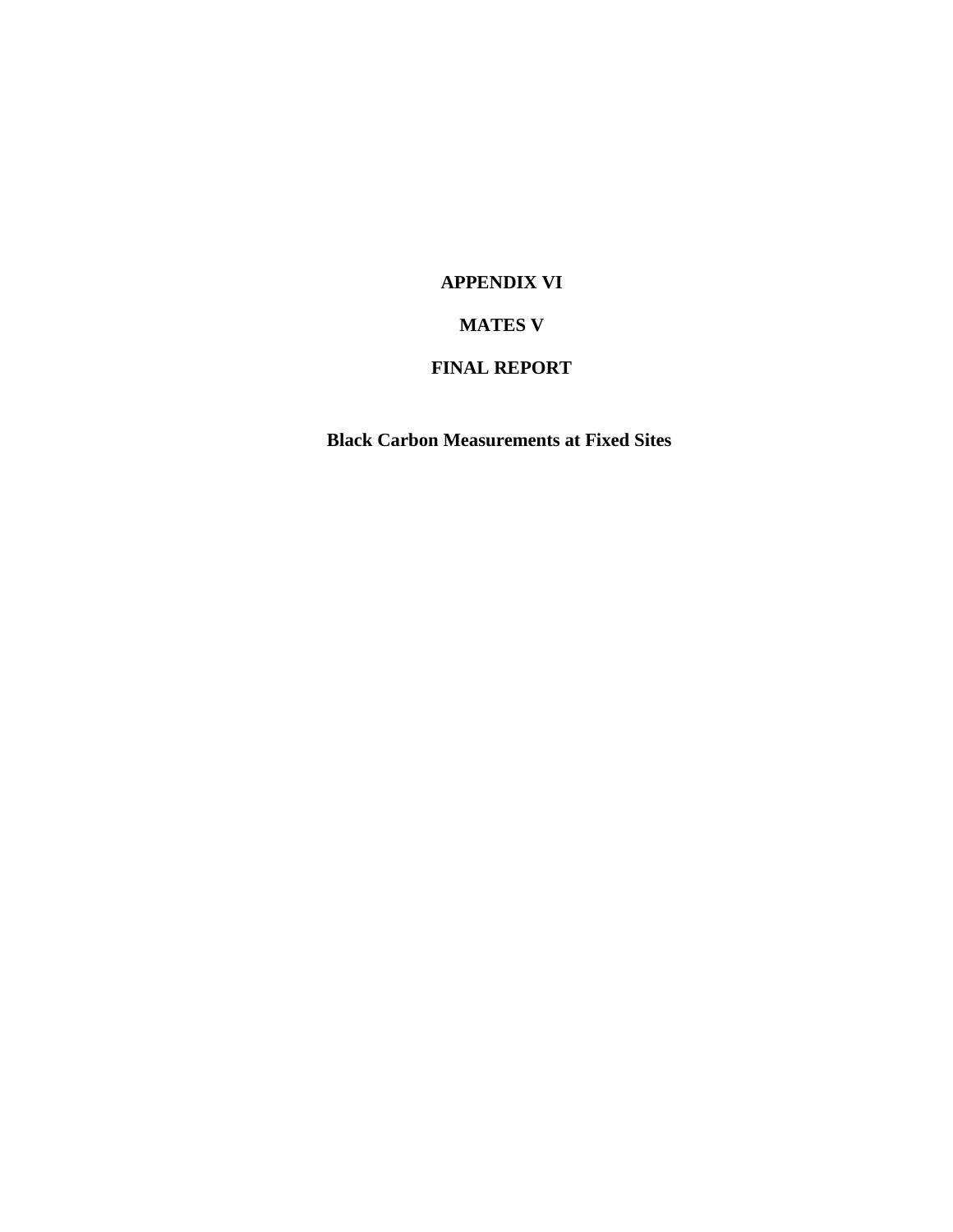## **Appendix VI**

## **Black Carbon Measurements at Fixed Sites**

## **VI.1 Preface**

Black carbon, or soot, is part of fine particulate air pollution  $(PM_{2.5})$ . The main sources of black carbon (BC) are incomplete burning of biofuels, burning of fossil fuels, and open biomass burning (e.g. open agriculture burning). Black carbon sources vary by region and anthropogenic activity. Multiple studies reported strong correlation between black carbon concentration and diesel vehicle traffic and that exhaust from diesel engines is the major source of soot in urban areas. Therefore, soot is often considered a good proxy for diesel particulate matter in urban areas (Diesel PM) (Schauer, 2003).

The comparison between the average levels of black carbon during MATES V and MATES IV, and temporal variability of these levels are discussed in Chapter 5. This appendix elaborates on the sampling and analytical methods used for this report and provides a further detailed analysis of the temporal and spatial variability of black carbon. In addition, this appendix includes a detailed comparison between optical and thermo-optical methods that are in use for quantifying soot emissions.

A common goal of the MATES studies is to identify and quantify health risks associated with major known toxic air contaminants within the South Coast Air Quality Management District (South Coast AQMD), with a particular focus on the South Coast Air Basin (SCAB). Previous MATES studies assessed the carcinogenic risk due to inhalation exposure to air toxics and found that emissions from diesel-powered engines and boilers accounted for 84% and 68% of this risk during MATES III and MATES IV, respectively (South Coast Air Quality Management District, 2008, 2015a).

## **VI.2 Analytical Methods for Quantifying Atmospheric Soot**

Various analytical methods have been developed to quantify the concentration of atmospheric soot particles. Depending on the measurement method used, the non-organic carbon fraction of soot is referred to as black carbon (BC) or elemental carbon (EC). When optical methods that quantify the amount of soot by measuring its interaction with light are used, soot is often referred to as BC. However, when its concentration is measured by thermal or thermal-optical techniques, it is generally referred to as EC.

The measurement of optically absorbing material on a filter is performed by Aethalometers. This instrument measures the attenuation of light of a specific wavelength that is transmitted through a sample collected on a quartz fiber filter, while the filter is continuously collecting ambient aerosols. The measured attenuation is proportional to the mass of BC in the filter deposit. This measurement is affected by the wavelength of the light with which it is made. By using the appropriate value of the specific attenuation for that particular combination of filter and optical components, the concentration of the BC content of the aerosol deposit can be determined at each measurement time.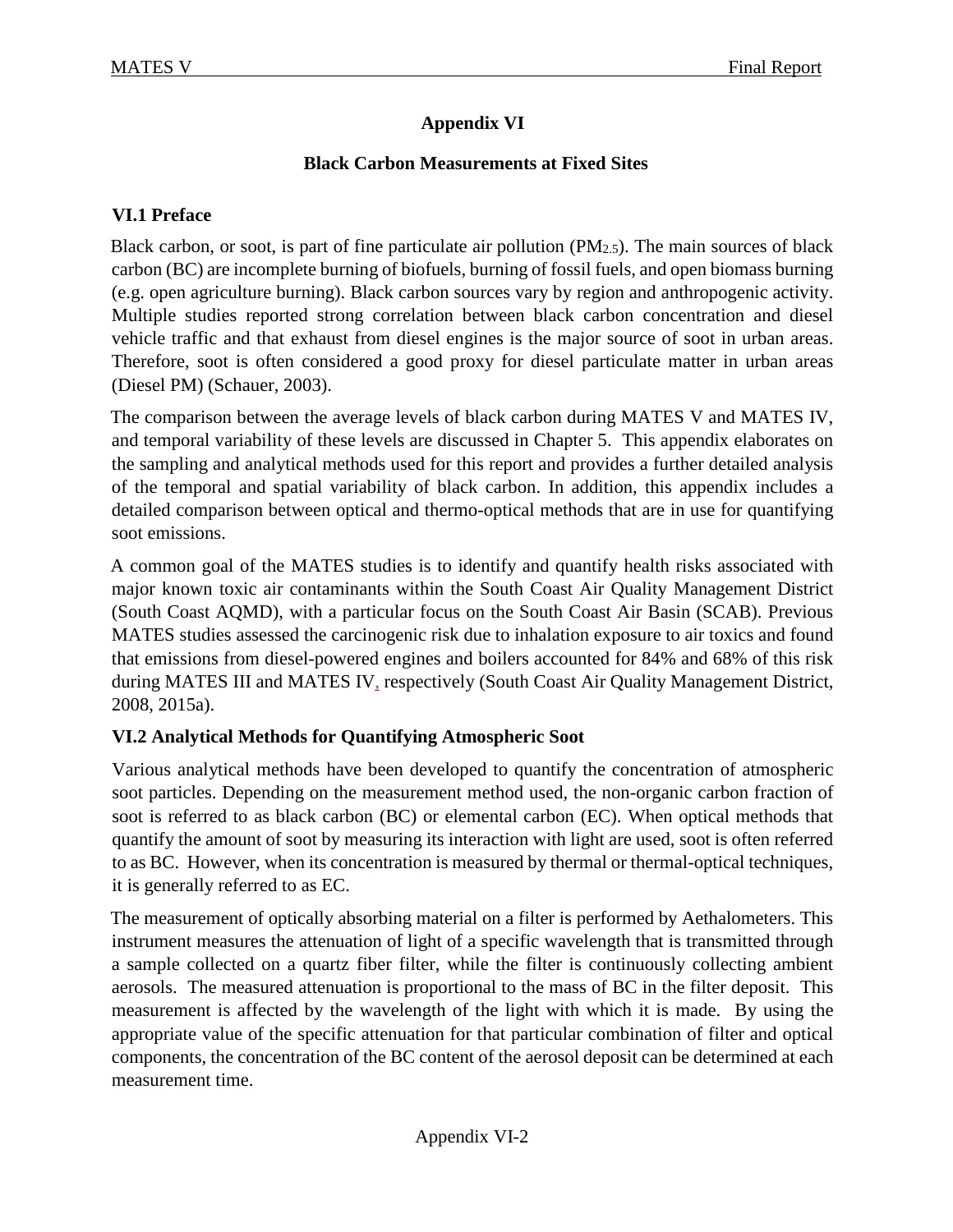In the most common thermal analysis EC methods, the particles are collected on a quartz fiber filter. OC can be volatilized and separated from the sample deposit by heating the sample in a non-oxidizing/inert Helium atmosphere. EC is also oxidized by raising the temperature and introducing oxygen. The combusted compounds are then converted to  $CO<sub>2</sub>$  using manganese dioxide ( $MnO<sub>2</sub>$ ) as the oxidizer. Subsequently,  $CO<sub>2</sub>$  is converted to methane (CH<sub>4</sub>) using a nickel catalyst, and the concentration of CH<sub>4</sub> is quantified with a flame ionization detector (FID).

Both optical and thermal measurement techniques are important and considered complementary to each other. However, a significant advantage of monitoring BC by absorption photometry is that it delivers results in real-time with a high time resolution (minutes), in contrast to measuring EC where soot is collected on a filter, usually for 24 hours, and then analyzed. Field deployable versions of the EC/OC methods that provide real-time semi-continuous are also available but require more maintenance than Aethalometers. It should be noted that EC and BC methods do not necessarily yield directly comparable results, although they are generally correlated (Chow et al., 2001; Lack et al., 2014). A comparison between EC and BC measurements during MATES V is provided in the Appendix XIII. Due to higher sampling frequency and lower maintenance and operating costs, BC measurements are often favored for deployment in monitoring networks.

# **VI.3 BC and EC Measurements during MATES V**

BC and EC were measured at all 10 fixed MATES V locations: Anaheim, Burbank Area, Central Los Angeles (Central LA), Compton, Inland Valley San Bernardino (Inland Valley SB), West Long Beach (W. Long Beach), Huntington Park, Long Beach, Pico Rivera, and Rubidoux. Details of the sites, their characteristics and sampling protocols are given in Appendix III of MATES V.

Continuous measurements of BC were carried out from January 2018 until the end of April 2019. Only data collected from May 1, 2018 through April 30, 2019 have been used for the present report to match the sampling period for the MATES V time-integrated samples. For EC and OC analysis, time-integrated PM samples were collected over a period of 24 hours from May 1, 2018 through April 30, 2019 at all fixed MATES V sites.

We note that the locations of three stations: Burbank Area, Long Beach, and Huntington Park have changed from their previous locations during MATES IV. Figure VI-1 presents the locations of all ten sites and the changes of these three sites.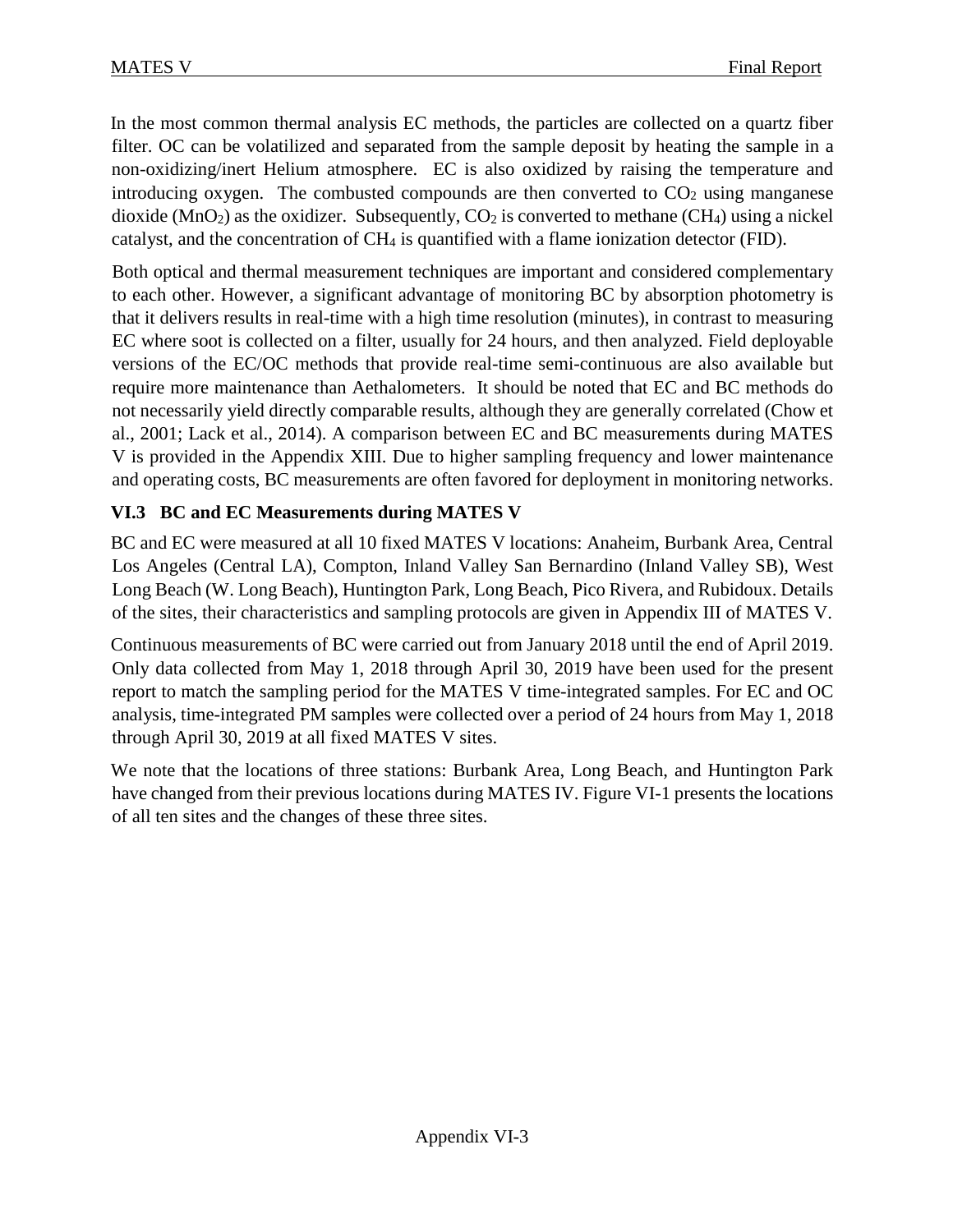



#### **VI.3.1 Black Carbon Measurements**

The Aethalometer (Magee Scientific, Berkeley, CA) is a photometer that provides a real-time readout of the concentration of black carbon aerosol particles in an air stream. The operating principles of the Aethalometer are described in detail elsewhere (Hansen et al., 1984). Briefly, the instrument collects airborne particulate matter on a filter while continuously measuring the light transmission through the filter. The attenuation in light intensity is caused by light absorption of BC-containing particles that accumulate on the filter over time. This measurement needs to be post-processed to obtain ambient aerosol absorption coefficients which are then converted to BC concentrations. One drawback of this measurement method, inherent in all filter-based photometers, is the nonlinearity of the measurements due to PM loading on the filter media, which reduces the sensitivity of the measurements. Numerous studies have focused on developing algorithms to correct the Aethalometer non-linearity. The Magee Aethalometer model AE33 performs this correction automatically.

During MATES V, aerosol particles were sampled through a  $\frac{1}{4}$ " inlet with a PM<sub>2.5</sub> cyclone with a sampling flow rate of 5 L⋅min<sup>-1</sup>. The Aethalometers were operated in air-conditioned trailers. Typical maintenance operations included flow rate calibration, clean air zero test, filter taper replacement (once every two weeks in locations with high BC concentrations), and cleaning.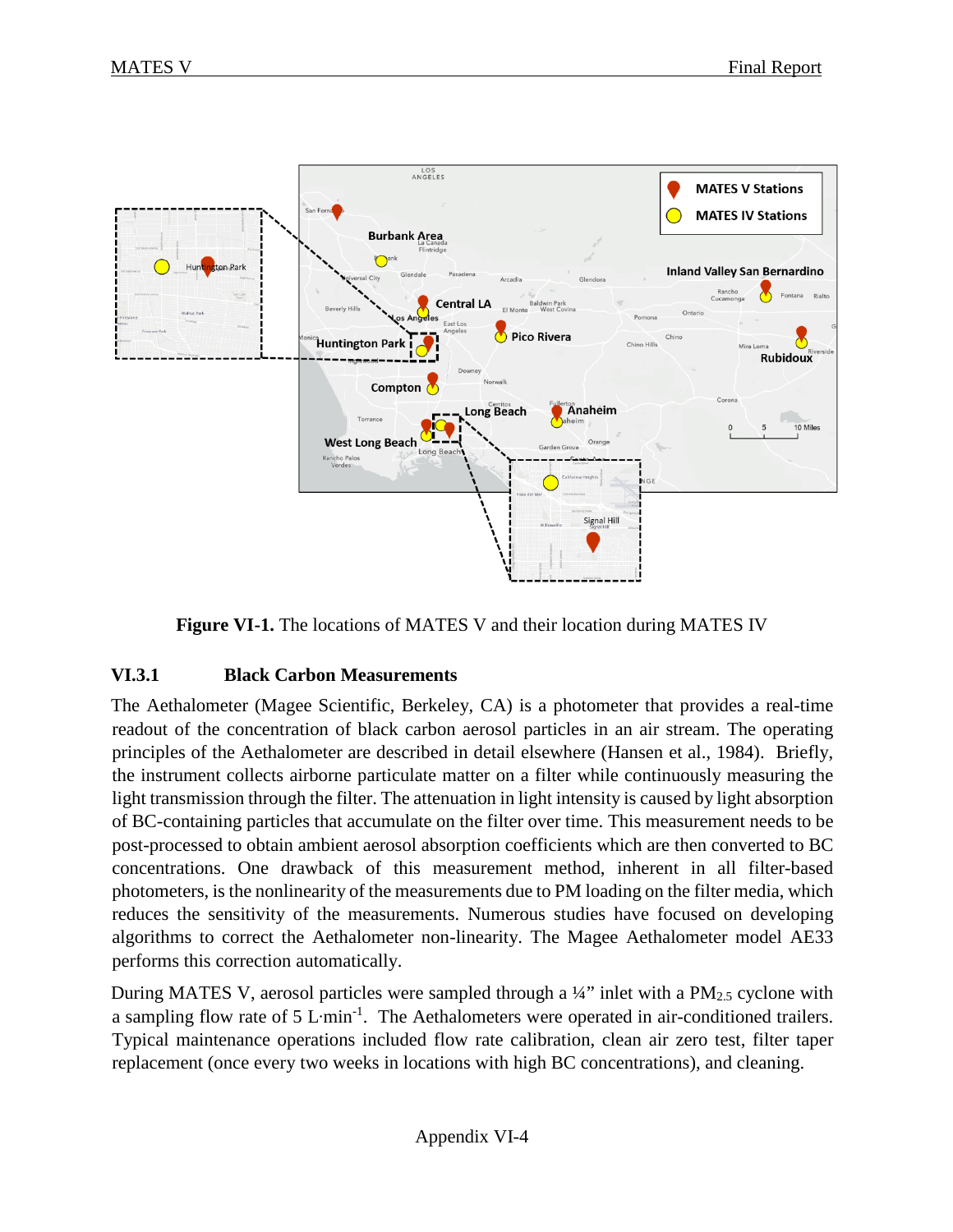## **VI.3.2 Elemental Carbon Measurements**

OC and EC are determined by thermal-optical analysis of time-integrated PM samples collected over a period of 24 hours. It should be noted that there are several different protocols to measure OC and EC, and results may differ by up to a factor of 2 (HEI, 2010). Hence, extra caution is required when comparing EC measurements from different studies, or when comparing BC and EC measurements. Currently, 24-hour integrated EC concentrations are available for regional and urban monitoring sites throughout the U.S. Interagency Monitoring of Protected Visual Environments (IMPROVE) Network and the U.S. Environmental Protection Agency Chemical Speciation Network.

In MATES V, the EC concentrations were quantified using DRI Model 2001 Thermal/Optical Carbon Analyzer using the IMPROVE\_A thermal protocol (South Coast Air Quality Management District, 2020). The operation of the DRI Model 2001 Thermal/Optical Carbon Analyzer is based on the preferential oxidation of organic carbon (OC) compounds and elemental carbon (EC) at different temperatures. Its function relies on the fact that organic compounds are volatilized from the sample deposit in a non-oxidizing Helium atmosphere, while elemental carbon is combusted by an oxidant, in this case oxygen. The analyzer operates by 1) liberating carbon compounds under different temperature and oxidation environments from a small sample punch of known surface area taken from a quartz-fiber filter; 2) converting these compounds to carbon dioxide  $(CO_2)$  by passing the volatilized compounds through an oxidizer (heated manganese dioxide, MnO<sub>2</sub>); 3) reducing  $CO<sub>2</sub>$  to methane (CH<sub>4</sub>) by passing the flow through a methanizer (hydrogen-enriched nickel catalyst); and 4) quantifying CH4 equivalents with a flame ionization detector (FID).

The principal function of the optical (laser reflectance and transmittance) component of the analyzer is to correct for pyrolysis charring of OC compounds into EC. Without this correction, the OC fraction of the sample might be underestimated, and the EC fraction might include some pyrolyzed OC. The correction for pyrolysis is made by continuously monitoring the filter reflectance and/or transmittance (via a helium-neon laser and a photodetector) throughout an analysis cycle. The reflectance and transmittance, largely dominated by the presence of lightabsorbing EC, decrease as pyrolysis takes place and increase as light-absorbing carbon is liberated during the latter part of the analysis. By monitoring the reflectance and transmittance, the portion of the EC peak corresponding to pyrolyzed OC can be accurately assigned to the OC fraction. The correction for the charring conversion of OC to EC is essential for reducing bias in the measurement of carbon fractions (Johnson et al., 1981). The Thermal Optical Reflectance (TOR) and Thermal Optical Transmittance (TOT) charring corrections are not necessarily equivalent due to charring of organic vapors adsorbed within the quartz fiber filter (Chen et al., 2013; Chow et al., 2004). South Coast AQMD reports both OC and EC as determined by both methods to U.S. EPA. Seven temperature fractions, as well as the TOR and TOT charring correction, are individually quantified and reported when the IMPROVE A (Chow et al., 2001, 1993) temperature protocol is applied. Values routinely reported include total OC, total EC, total carbon (TC, sum of total OC and total EC), and pyrolyzed carbon, monitored by both reflectance (OPR) and transmittance (OPT). Depending on the thermal/optical protocol applied for quantification, thermally-derived sub-fractions of OC and EC are reported.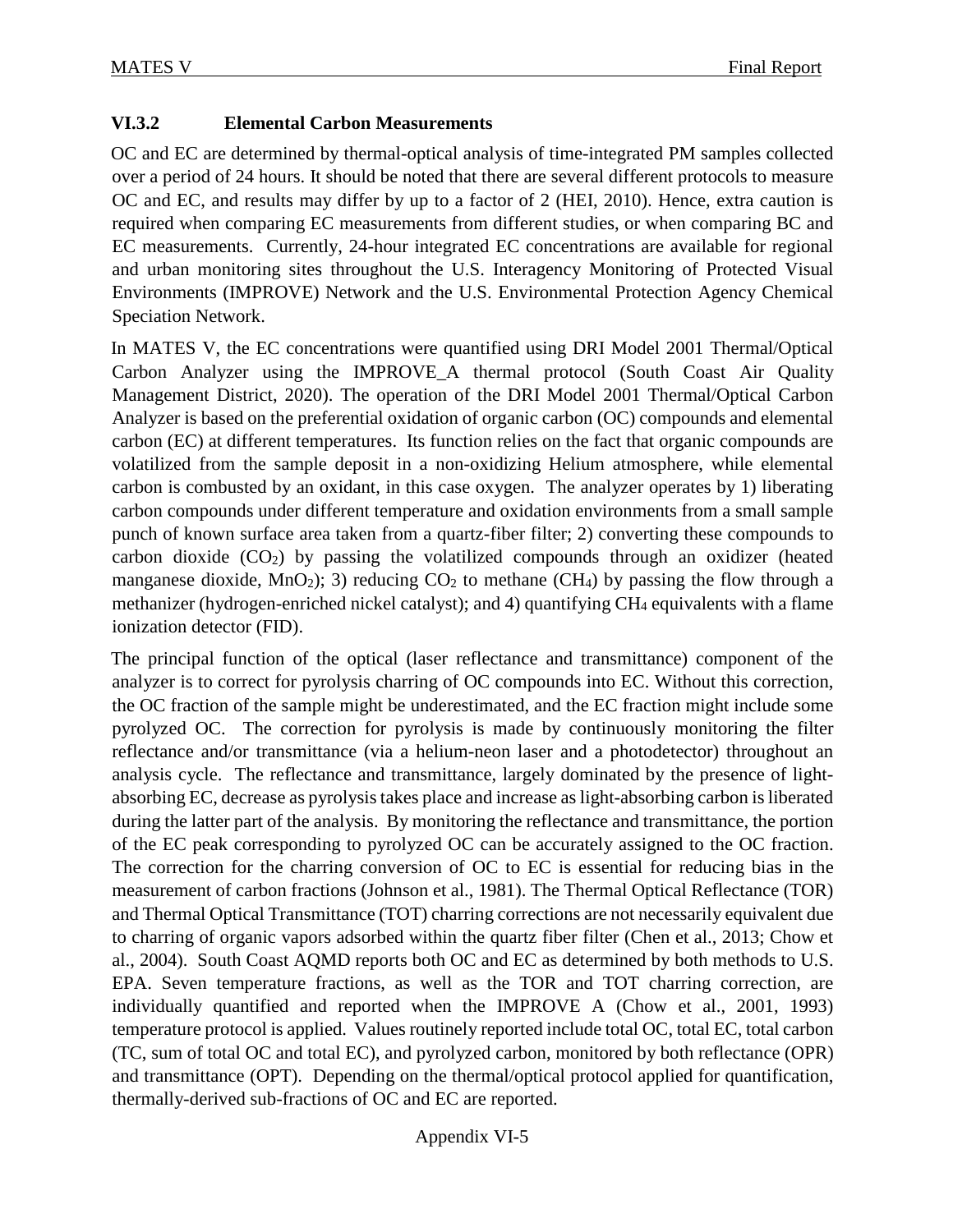## **VI.4 Results**

The procedures of data collection, review, analysis, and validation are described in detail in MATES IV, Black Carbon Measurements at Fixed Sites (South Coast Air Quality Management District, 2015b). The screening processes of the data collected from by the aethalometers yielded excellent data completeness, with average data recovery of 98% overall MATES V sites, an improvement over the 96% completeness of the dataset of MATES IV.

## **VI.4.1 The Seasonal and diurnal variations in MATES V sites**

Typically, BC exhibits a distinct diurnal profile at most locations. BC is associated with primary combustion emissions and is widely considered as one of the best indicators of local mobile sources i.e. diesel exhaust emissions in urban environments.

The 10-site average diurnal variation of BC concentrations (indicative of the typical diurnal BC trend in the South Coast Air Basin) is shown in Figure VI-2. The distinct increase in BC mass starts as early as 4 AM. BC concentration reaches its maximum around 7 AM (all reported times are Pacific standard time) and decreases during the morning hours. This pattern is associated with a shallow atmospheric boundary layer in early morning enhanced with emissions from morning commute traffic.



**Figure VI-2.** Diurnal variation of black carbon concentration in the South Coast Air Basin during MATES V. The shaded areas represent the 95 percent confidence level of the measurement

As the day progresses, the increased solar heating leads to greater dispersion of aerosols due to increased turbulent mixing and deeper boundary layer. The dispersion of aerosols causes a dilution of BC near the surface resulting in a gradual decrease in BC concentrations in the

Appendix VI-6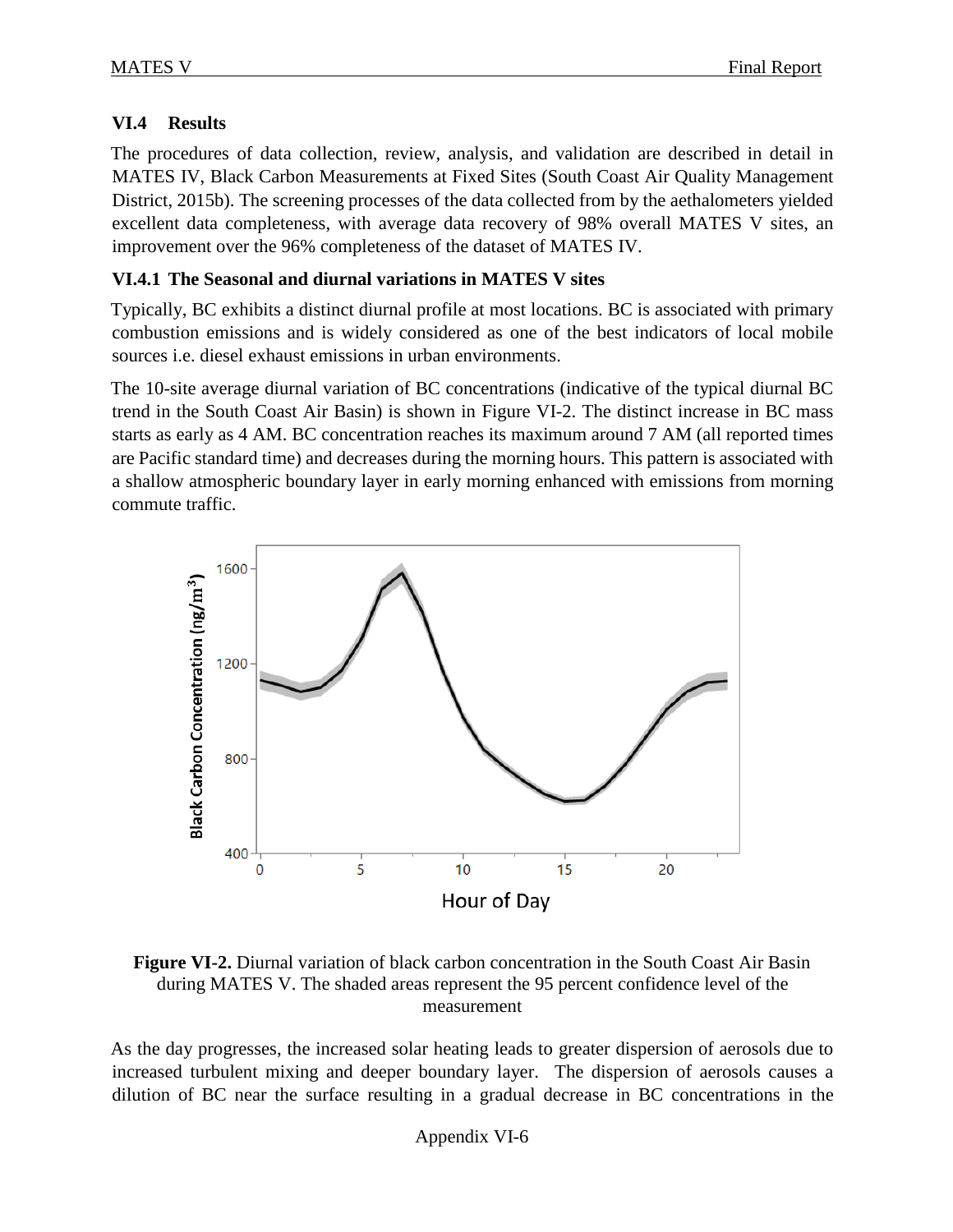afternoon, reaching daily minimum concentration around 3pm in the afternoon, when the atmospheric convective mixing is the highest. The BC concentration continues to be relatively low until 4 pm and then increases again during the evening hours as the atmospheric boundary layer collapses. Evening commute traffic contribute to the increase too. In addition, lower wind speeds during the night and shallow inversion layer lead to a rapid decline in ventilation. Overnight, there is a progressive and strong reduction in the traffic density and other industrial and commercial activities generating BC emissions, however, stable meteorological conditions, and a lower boundary layer result in the accumulation of BC near the surface until the next morning.

The daily and seasonal levels in each MATES V site are presented in Figure VI-3. The seasonal time periods were averaged over a period of three months (i.e. summer: June, July, and August; fall: September, October, and November; winter: December, January and February; and spring: March, April, and May).

In general, there is a distinct seasonal dependence on the diurnal variations of BC (Figure VI-3). BC concentrations during the winter season show the strongest diurnal variations, mainly attributable to the seasonal changes in the boundary layer dynamics. Due to meteorological conditions, the boundary layer in winter is much shallower compared to its summer counterparts, resulting in lower dispersion and ventilation of aerosols in the Basin, causing an increase in the BC concentrations in winter. Moreover, the secondary evening peak is prominent only during the winter season, gradually diminishing during fall and spring seasons, and almost disappearing during the summer months when afternoons are characterized by strong on-shore sea breezes. It is important to note that during the winter months, there can be additional BC emissions due to residential wood burning, particularly during nighttime when the temperatures drop, which would contribute to the evening peak seen in winter.

BC concentrations vary by season significantly with winter showing the highest concentration followed by fall, summer and spring. Burbank Area and Inland Valley San Bernardino stations are exceptions with the highest BC measured during the summer months.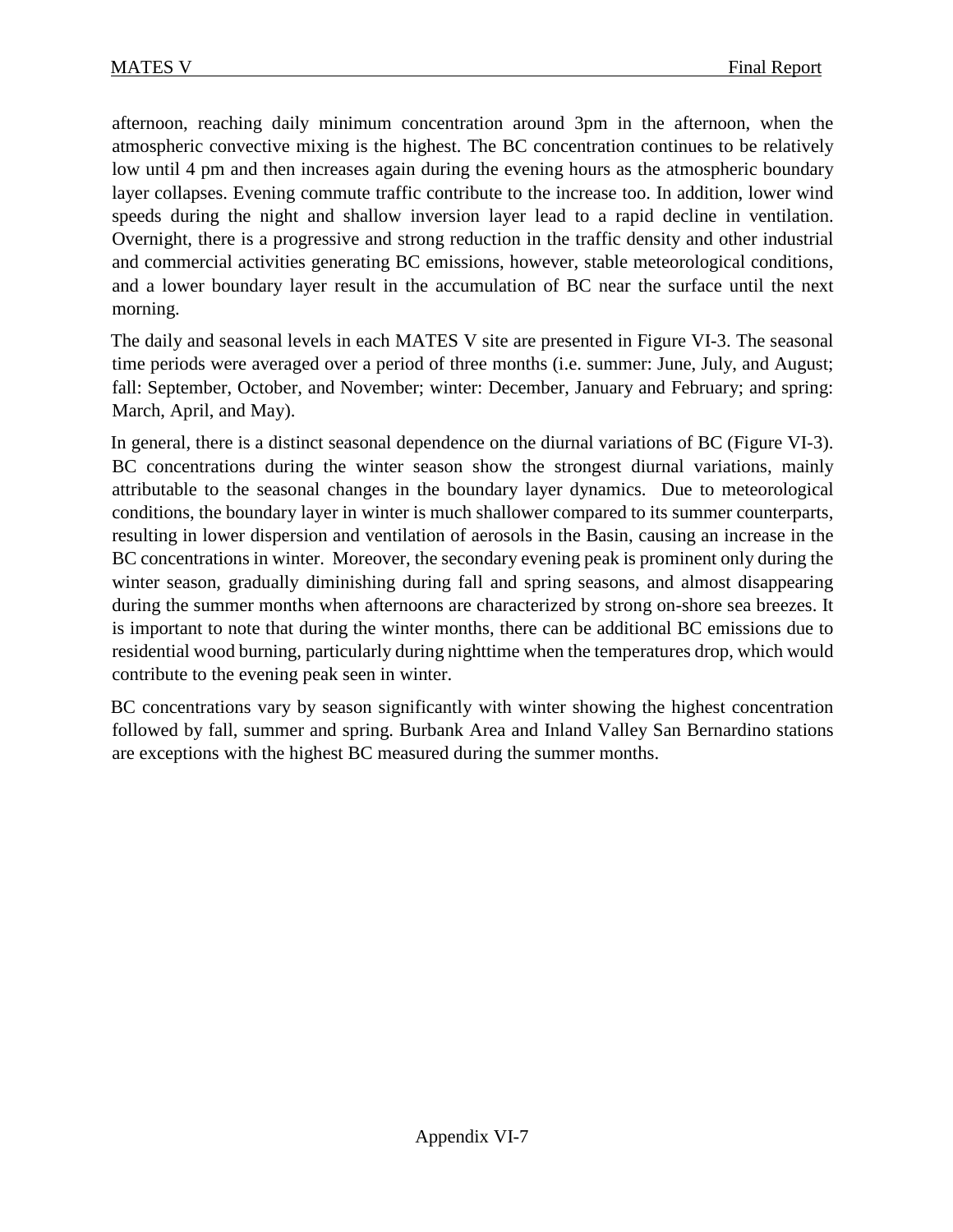

**Figure VI-3.** Seasonal diurnal trends of black carbon concentrations at each site. The shaded areas represent the 95 percent confidence level of the measurement

In order to assess the temporal associations between each site pair, a linear regression analysis was performed. Figure VI-4 summarizes the correlation coefficients for all site pairs.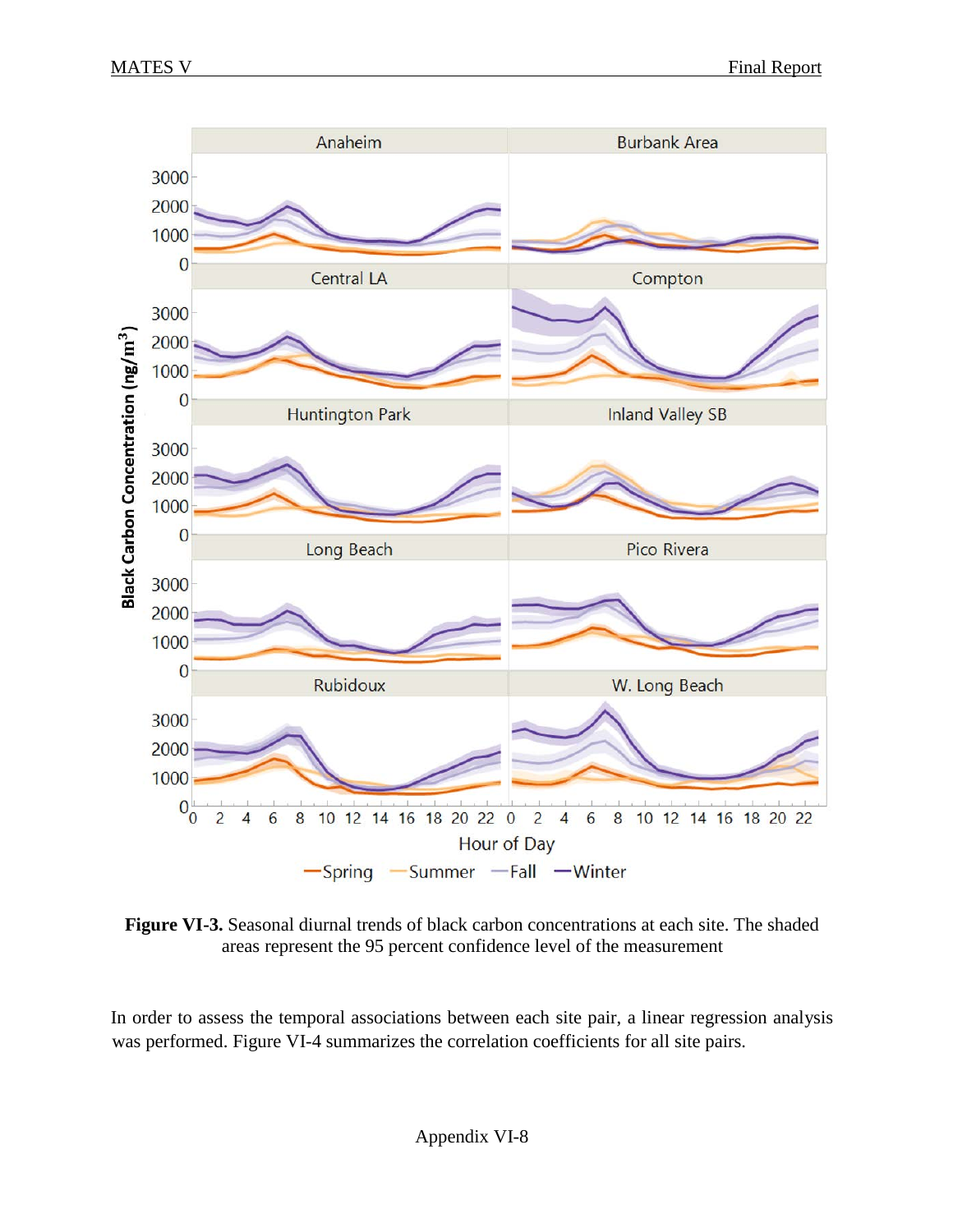

**Figure VI-4.** Coefficients of determination  $(r^2)$  of black carbon trends between each site pair

Among all site pairs, the highest correlation coefficients were obtained between Huntington Park and Pico Rivera,  $(r^{2}=0.65)$  and Huntington Park and Compton  $(r^{2}=0.64)$ . A high correlation was also found between West Long Beach and Long Beach, which are both located close to the ports. On the other hand, Rubidoux, Inland Valley San Bernardino, and Burbank Area which are each located relatively far away from any other station, showed low correlation with the other stations.

The relatively high r2 values between the stations that are in the urban areas and between those that are located near the ports suggest that the meteorological patterns and major sources of BC at each of those are similar and that the concentrations vary with a relatively similar temporal pattern. On the other hand, the lack of correlation between the inland stations (Inland Valley San Bernardino and Rubidoux) and Burbank Area (as a more suburban site) with the urban sites indicates that the temporal trends for BC concentrations at these sites are impacted by different emission sources and meteorological patterns.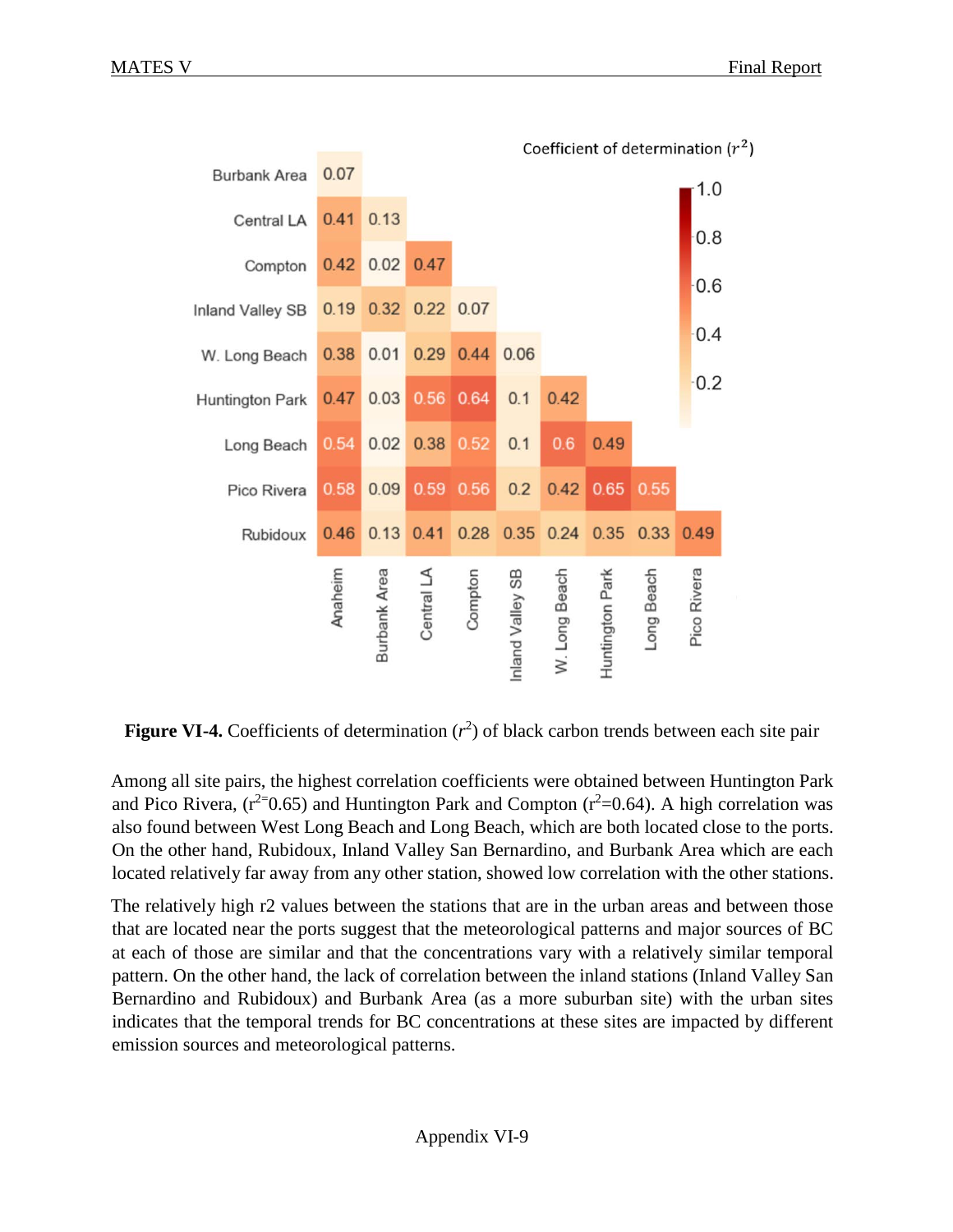#### **VI.4.2 The Directionality of BC Enhancements**

The polar plots in Figure VI-5 show the average BC concentration organized by direction and time of day. The polar angle of the data shows the direction from which that average concentration was observed and the distance from the center of each plot  $(0 - 23)$  indicates the time of day. For example, the plot for West Long Beach shows that the highest average BC concentrations during the MATES V period come from the northeast direction and usually occur around the morning which can be the result of the proximity of two major highways (Interstates 405 and 710) to the north and east. Stagnant wind condition caused by the transition of the nocturnal offshore wind to the daytime onshore wind is expected to contribute to the high concentration too.



**Figure VI-5.** Polar time plots of BC concentration at each MATES V station

Compton, Central Los Angles, Anaheim, Pico Rivera, and Huntington Park have morning and evening peaks when winds from the northeast direction. Rubidoux, Burbank Area, and Inland Valley San Bernardino have higher concentrations coming from the southeast direction. The morning peaks are usually associated with nearby on-road and off-road mobile source activities and transport by prevailing wind directions, while the midnight peaks are produced by a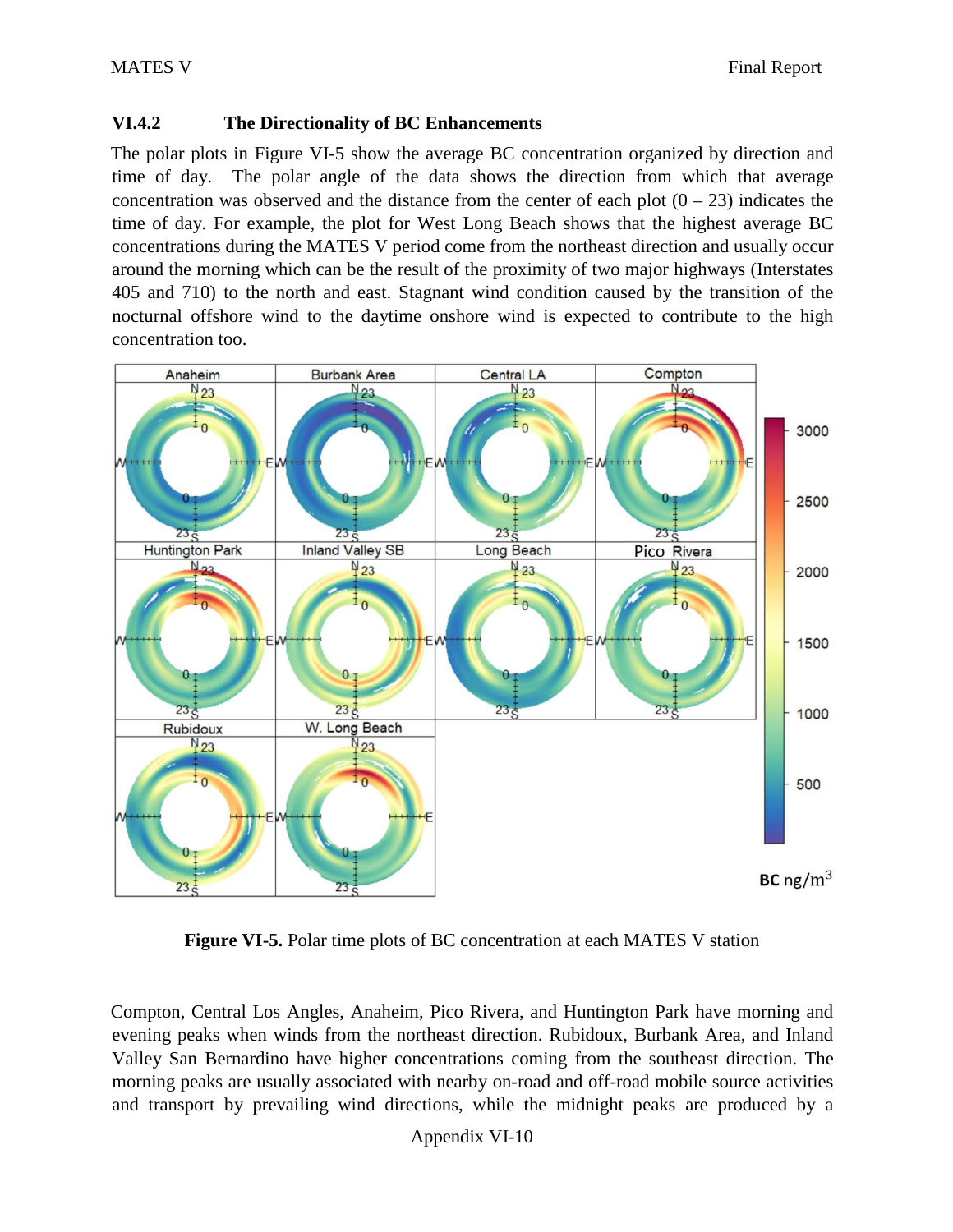combination of lower boundary layer height and higher wood-burning activities during the cold months.

## **VI.5 Summary**

Long-term measurements of BC concentrations carried out from May 2018 to April 2019 in a network of 10 sampling sites located in the SCAB, were used to characterize the spatial and temporal variations in BC concentrations and their association to meteorology and local sources, most notably, vehicular traffic.

Based on the MATES V data, BC concentrations show significant temporal variations on all time scales; annual, seasonal, and diurnal (see Chapter 5 for detailed analysis). The diurnal variations at most sites have a distinct morning peak, which was primarily caused by the diurnal variation of the atmospheric boundary layer and emissions from commute traffic. The diurnal variations are more pronounced during the winter. This effect is particularly pronounced during the colder months when the mixing height is the lowest.

The seasonal variations are mostly related to changes in meteorology and the boundary layer dynamics. High concentrations are generally observed in colder months, when there is less convective mixing. Moreover, biomass burning smoke may contribute to the observed elevated BC concentrations in winter. In general, local traffic sources, meteorological conditions, and boundary layer dynamics are the most important parameters influencing the BC concentrations.

Various existing regulations and emission reduction strategies are designed to control the atmospheric concentration of BC, either directly by reducing diesel emissions, or indirectly by reducing total PM emissions. Measures to mitigate BC will also reduce OC and PM emissions. Therefore, mitigating emissions of BC from diesel-engine and biomass burning sources helps to reduce short-lived climate forcing, air toxic exposure, as well as PM exposure.

## **VI.6 References**

- Chen, H., Goldberg, M.S., Burnett, R.T., Jerrett, M., Wheeler, A.J., Villeneuve, P.J., 2013. Longterm exposure to traffic-related air pollution and cardiovascular mortality. Epidemiology 24, 35–43. https://doi.org/10.1097/EDE.0b013e318276c005
- Chow, J.C., Watson, J.G., Chen, L.-W.A., Arnott, W.P., Moosmüller, H., Fung, K., 2004. Equivalence of elemental carbon by thermal/optical reflectance and transmittance with different temperature protocols. Environ. Sci. Technol. 38, 4414–4422.
- Chow, J.C., Watson, J.G., Crow, D., Lowenthal, D.H., Merrifield, T., 2001. Comparison of IMPROVE and NIOSH carbon measurements. Aerosol Sci. Technol. 34, 23–34.
- Chow, J.C., Watson, J.G., Pritchett, L.C., Pierson, W.R., Frazier, C.A., Purcell, R.G., 1993. The DRI thermal/optical reflectance carbon analysis system: description, evaluation and applications in US air quality studies. Atmos. Environ. Part A. Gen. Top. 27, 1185–1201.
- Hansen, A.D.A., Rosen, H., Novakov, T., 1984. The aethalometer—an instrument for the realtime measurement of optical absorption by aerosol particles. Sci. Total Environ. 36, 191–